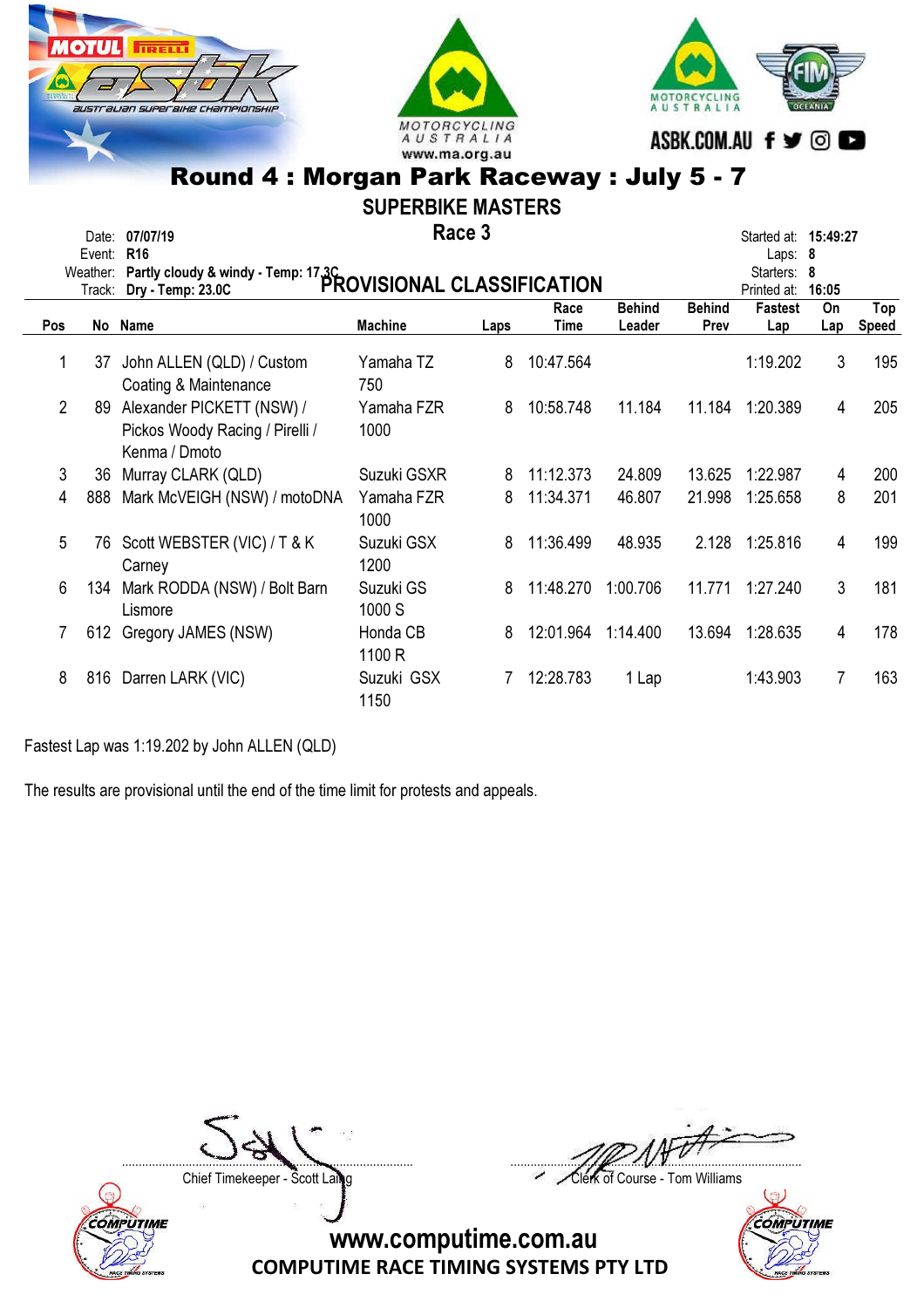



SUPERBIKE MASTERS

| Date: 07/07/19<br>Event: $R16$<br>Weather: Partly cloudy & windy - Temp: 17.3C<br>Track: Dry - Temp: 23.0C | Race 3<br><b>PROVISIONAL LAP TIMES</b> |          |                  |                                                                                |                  | Started at: 15:49:27<br>Laps: $8$<br>Starters: 8<br>Printed at: 16:05 |          |                  |
|------------------------------------------------------------------------------------------------------------|----------------------------------------|----------|------------------|--------------------------------------------------------------------------------|------------------|-----------------------------------------------------------------------|----------|------------------|
| No Name                                                                                                    | Lap 1                                  | Lap 2    | Lap <sub>3</sub> | Lap <sub>4</sub>                                                               | Lap <sub>5</sub> | Lap 6                                                                 | Lap 7    | Lap <sub>8</sub> |
| 36 Murray CLARK (QLD)                                                                                      |                                        |          |                  | 1:26.552  1:23.185  1:23.141  1:22.987  1:23.813  1:23.038  1:23.610  1:26.047 |                  |                                                                       |          |                  |
| 37 John ALLEN (QLD)                                                                                        |                                        |          |                  | 1:25.616 1:19.485 1:19.202 1:19.739 1:20.345 1:20.886 1:20.768 1:21.523        |                  |                                                                       |          |                  |
| 76 Scott WEBSTER (VIC)                                                                                     | 1:30.303                               | 1:26.133 |                  |                                                                                |                  |                                                                       |          |                  |
| 89 Alexander PICKETT (NSW)                                                                                 | 1:26.776                               | 1:21.679 |                  | 1:21.053 1:20.389                                                              |                  |                                                                       | 1:21.977 | 1:23.263         |
| 134 Mark RODDA (NSW)                                                                                       | 1:33.426                               | 1:27.779 | 1:27.240         | 1:27.684  1:28.204  1:28.441                                                   |                  |                                                                       | 1:27.528 | 1:27.968         |

612 Gregory JAMES (NSW) 1:33.305 1:28.636 1:29.798 1:28.635 1:30.125 1:30.135 1:31.384 1:29.946 816 Darren LARK (VIC) 1:50.280 1:45.870 1:47.212 1:48.518 1:46.940 1:46.060 1:43.903 888 Mark McVEIGH (NSW) 1:31.092 1:25.950 1:26.112 1:26.372 1:26.379 1:26.751 1:26.057 1:25.658

The results are provisional until the end of the time limit for protests and appeals.



....................................................................................... .......................................................................................

Chief Timekeeper - Scott Laing Chief Timekeeper - Scott Laing

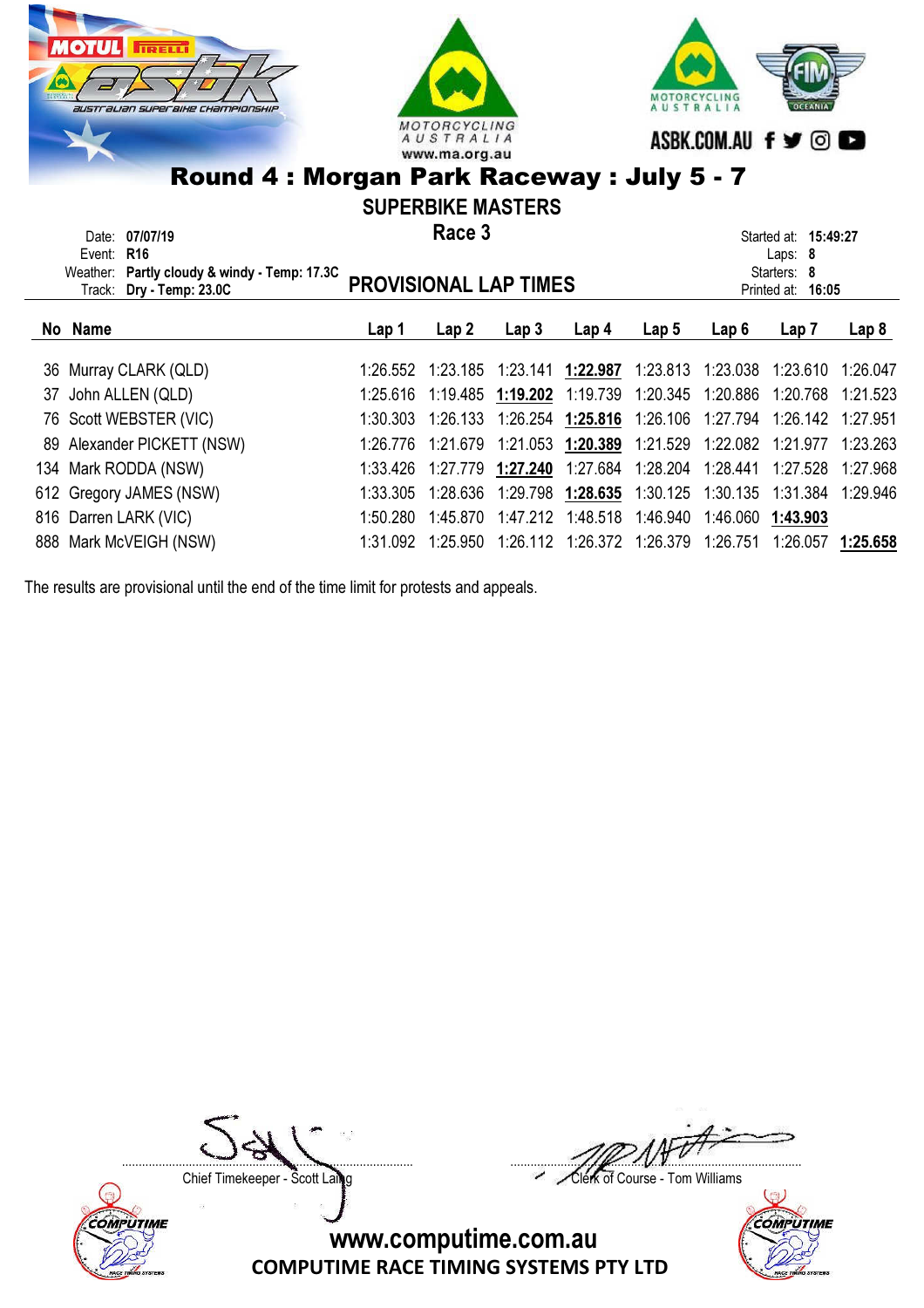





### SUPERBIKE MASTERS

#### Race 3 Date: 07/07/19 **Started at: 15:49:27 Race 3 Started at: 15:49:27**

|                         | Event: R16<br>Weather: Partly cloudy & windy - Temp: 17.3C |         |         |          |     |                                |                               |         | Starters: 8 | Laps: 8           |     |
|-------------------------|------------------------------------------------------------|---------|---------|----------|-----|--------------------------------|-------------------------------|---------|-------------|-------------------|-----|
|                         | Track: Dry - Temp: 23.0C                                   |         |         |          |     | <b>PROVISIONAL SPLIT TIMES</b> |                               |         |             | Printed at: 16:05 |     |
| Lap                     | Split 1                                                    | Split 2 | Split 3 | Lap Time | Spd | Lap                            | Split 1                       | Split 2 | Split 3     | Lap Time          | Spd |
|                         | 36 Murray CLARK (QLD) (3rd)                                |         |         |          |     |                                | 134 Mark RODDA (NSW) (6th)    |         |             |                   |     |
| 1                       | 33.537                                                     | 27.307  | 25.708  | 1:26.552 | 85  | $\mathbf{1}$                   | 36.833                        | 29.353  | 27.240      | 1:33.426          | 83  |
| $\overline{c}$          | 29.314                                                     | 27.939  | 25.932  | 1:23.185 | 199 | $\overline{2}$                 | 31.375                        | 29.295  | 27.109      | 1:27.779          | 179 |
| 3                       | 29.445                                                     | 27.852  | 25.844  | 1:23.141 | 197 | $\mathfrak 3$                  | 30.479                        | 29.575  | 27.186      | 1:27.240          | 179 |
| 4                       | 29.634                                                     | 27.523  | 25.830  | 1:22.987 | 200 | 4                              | 30.775                        | 29.565  | 27.344      | 1:27.684          | 181 |
| 5                       | 29.535                                                     | 28.301  | 25.977  | 1:23.813 | 200 | $\mathbf 5$                    | 31.032                        | 29.723  | 27.449      | 1:28.204          | 179 |
| 6                       | 29.411                                                     | 27.539  | 26.088  | 1:23.038 | 197 | 6                              | 31.056                        | 29.949  | 27.436      | 1:28.441          | 180 |
| $\overline{7}$          | 29.511                                                     | 28.196  | 25.903  | 1:23.610 | 198 | $\overline{7}$                 | 30.859                        | 29.268  | 27.401      | 1:27.528          | 179 |
| 8                       | 29.668                                                     | 29.700  | 26.679  | 1:26.047 | 191 | 8                              | 31.221                        | 29.404  | 27.343      | 1:27.968          | 179 |
|                         | 37 John ALLEN (QLD) (1st)                                  |         |         |          |     |                                | 612 Gregory JAMES (NSW) (7th) |         |             |                   |     |
| 1                       | 33.628                                                     | 27.436  | 24.552  | 1:25.616 | 74  | $\mathbf{1}$                   | 36.529                        | 29.443  | 27.333      | 1:33.305          | 80  |
| $\overline{\mathbf{c}}$ | 27.921                                                     | 27.205  | 24.359  | 1:19.485 | 195 | $\sqrt{2}$                     | 31.407                        | 29.940  | 27.289      | 1:28.636          | 174 |
| 3                       | 27.945                                                     | 27.045  | 24.212  | 1:19.202 | 194 | $\sqrt{3}$                     | 31.338                        | 30.637  | 27.823      | 1:29.798          | 173 |
| 4                       | 28.053                                                     | 27.202  | 24.484  | 1:19.739 | 195 | 4                              | 31.225                        | 29.732  | 27.678      | 1:28.635          | 178 |
| 5                       | 28.404                                                     | 27.352  | 24.589  | 1:20.345 | 193 | 5                              | 31.354                        | 30.877  | 27.894      | 1:30.125          | 174 |
| 6                       | 28.413                                                     | 27.681  | 24.792  | 1:20.886 | 194 | 6                              | 31.683                        | 30.715  | 27.737      | 1:30.135          | 173 |
| $\overline{7}$          | 28.361                                                     | 27.545  | 24.862  | 1:20.768 | 192 | $\overline{7}$                 | 33.105                        | 30.444  | 27.835      | 1:31.384          | 166 |
| 8                       | 28.482                                                     | 27.768  | 25.273  | 1:21.523 | 193 | 8                              | 31.507                        | 30.521  | 27.918      | 1:29.946          | 171 |
|                         | 76 Scott WEBSTER (VIC) (5th)                               |         |         |          |     |                                | 816 Darren LARK (VIC) (8th)   |         |             |                   |     |
| 1                       | 35.444                                                     | 28.472  | 26.387  | 1:30.303 | 92  | $\mathbf{1}$                   | 42.565                        | 34.687  | 33.028      | 1:50.280          | 88  |
| $\overline{c}$          | 30.521                                                     | 28.961  | 26.651  | 1:26.133 | 191 | $\sqrt{2}$                     | 37.882                        | 34.812  | 33.176      | 1:45.870          | 157 |
| 3                       | 30.578                                                     | 28.978  | 26.698  | 1:26.254 | 196 | $\sqrt{3}$                     | 38.366                        | 35.342  | 33.504      | 1:47.212          | 160 |
| 4                       | 30.423                                                     | 28.960  | 26.433  | 1:25.816 | 191 | $\overline{4}$                 | 38.986                        | 36.111  | 33.421      | 1:48.518          | 146 |
| 5                       | 30.239                                                     | 29.082  | 26.785  | 1:26.106 | 199 | 5                              | 37.608                        | 35.153  | 34.179      | 1:46.940          | 163 |
| 6                       | 31.506                                                     | 29.163  | 27.125  | 1:27.794 | 188 | 6                              | 38.156                        | 35.077  | 32.827      | 1:46.060          | 146 |
| $\overline{7}$          | 30.464                                                     | 28.903  | 26.775  | 1:26.142 | 191 | $\overline{7}$                 | 37.338                        | 34.122  | 32.443      | 1:43.903          | 161 |
| 8                       | 30.887                                                     | 29.477  | 27.587  | 1:27.951 | 194 |                                |                               |         |             |                   |     |
|                         |                                                            |         |         |          |     |                                | 888 Mark McVEIGH (NSW) (4th)  |         |             |                   |     |
|                         | 89 Alexander PICKETT (NSW) (2nd)                           |         |         |          |     | $\mathbf{1}$                   | 35.798                        | 28.639  | 26.655      | 1:31.092          | 88  |
| 1                       | 34.064                                                     | 27.505  | 25.207  | 1:26.776 | 72  | $\overline{2}$                 | 30.545                        | 28.667  | 26.738      | 1:25.950          | 195 |
| $\overline{2}$          | 29.194                                                     | 27.231  | 25.254  | 1:21.679 | 204 | 3                              | 30.711                        | 28.753  | 26.648      | 1:26.112          | 194 |
| 3                       | 28.699                                                     | 27.222  | 25.132  | 1:21.053 | 205 | 4                              | 30.615                        | 28.946  | 26.811      | 1:26.372          | 196 |
| 4                       | 28.194                                                     | 26.987  | 25.208  | 1:20.389 | 204 | 5                              | 30.679                        | 28.714  | 26.986      | 1:26.379          | 193 |
| 5                       | 28.998                                                     | 27.366  | 25.165  | 1:21.529 | 205 | 6                              | 31.104                        | 28.720  | 26.927      | 1:26.751          | 188 |
| 6                       | 28.930                                                     | 27.935  | 25.217  | 1:22.082 | 202 | $\overline{7}$                 | 30.765                        | 28.618  | 26.674      | 1:26.057          | 196 |
| 7                       | 28.616                                                     | 27.736  | 25.625  | 1:21.977 | 202 | 8                              | 30.217                        | 28.931  | 26.510      | 1:25.658          | 201 |
| 8                       | 29.079                                                     | 28.109  | 26.075  | 1:23.263 | 199 |                                |                               |         |             |                   |     |

The results are provisional until the end of the time limit for protests and appeals.



Chief Timekeeper - Scott Laing Chief Timekeeper - Scott Laing



COMPUTIME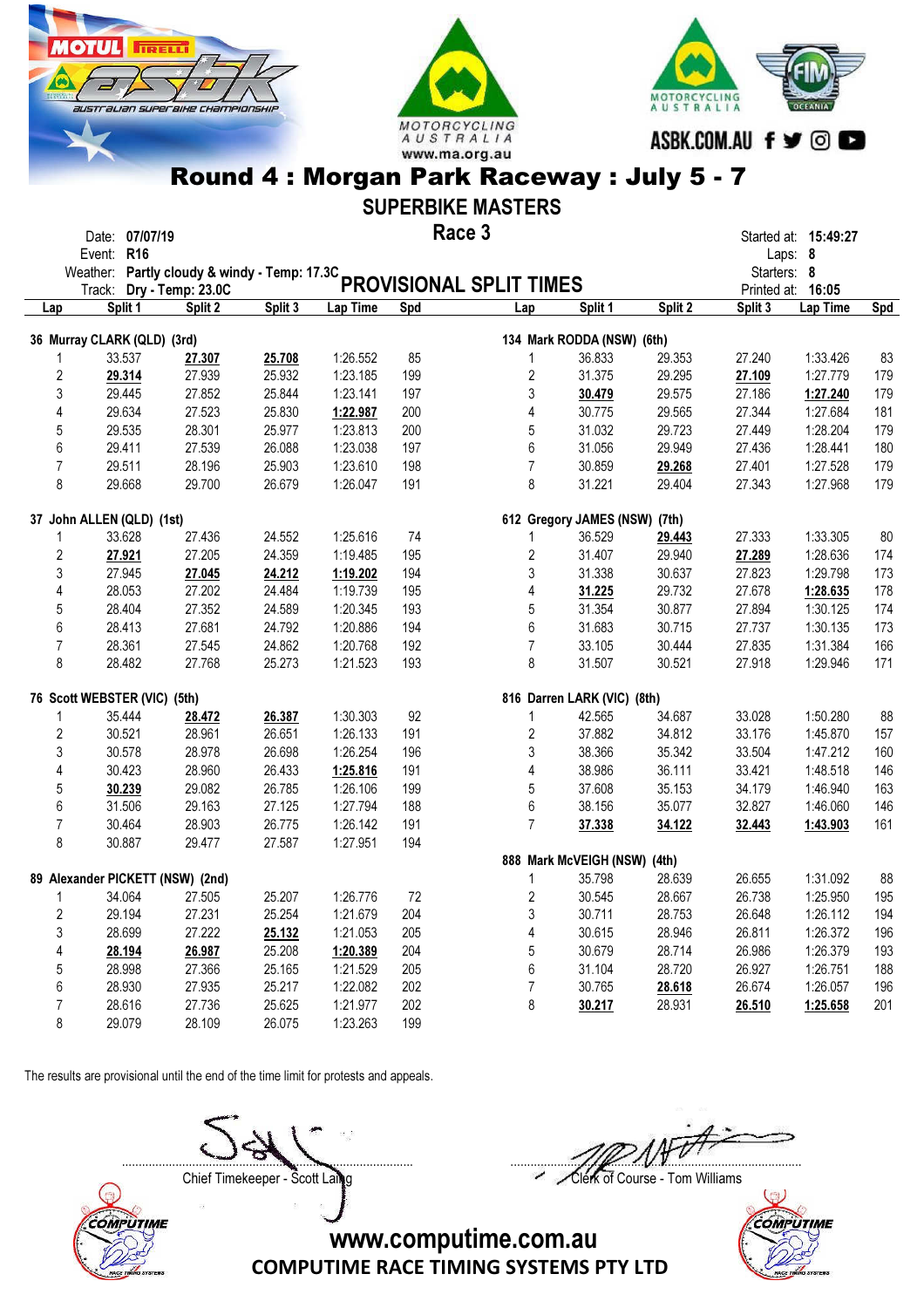

|     | Race |    |                  |                | <b>Fastest</b> | On             |  |
|-----|------|----|------------------|----------------|----------------|----------------|--|
| Lap | Pos  | No | Name             | <b>Machine</b> | $\mathsf{Lap}$ | Lap            |  |
|     |      | 37 | John ALLEN (QLD) | Yamaha TZ 750  | 1:25.616       |                |  |
|     |      | 37 | John ALLEN (QLD) | Yamaha TZ 750  | 1:19.485       | $\overline{c}$ |  |
| າ   |      | 37 | John ALLEN (QLD) | Yamaha TZ 750  | 1:19.202       | 3              |  |
|     |      |    |                  |                |                |                |  |

The results are provisional until the end of the time limit for protests and appeals.



....................................................................................... .......................................................................................

Chief Timekeeper - Scott Laing Chief Timekeeper - Scott Laing

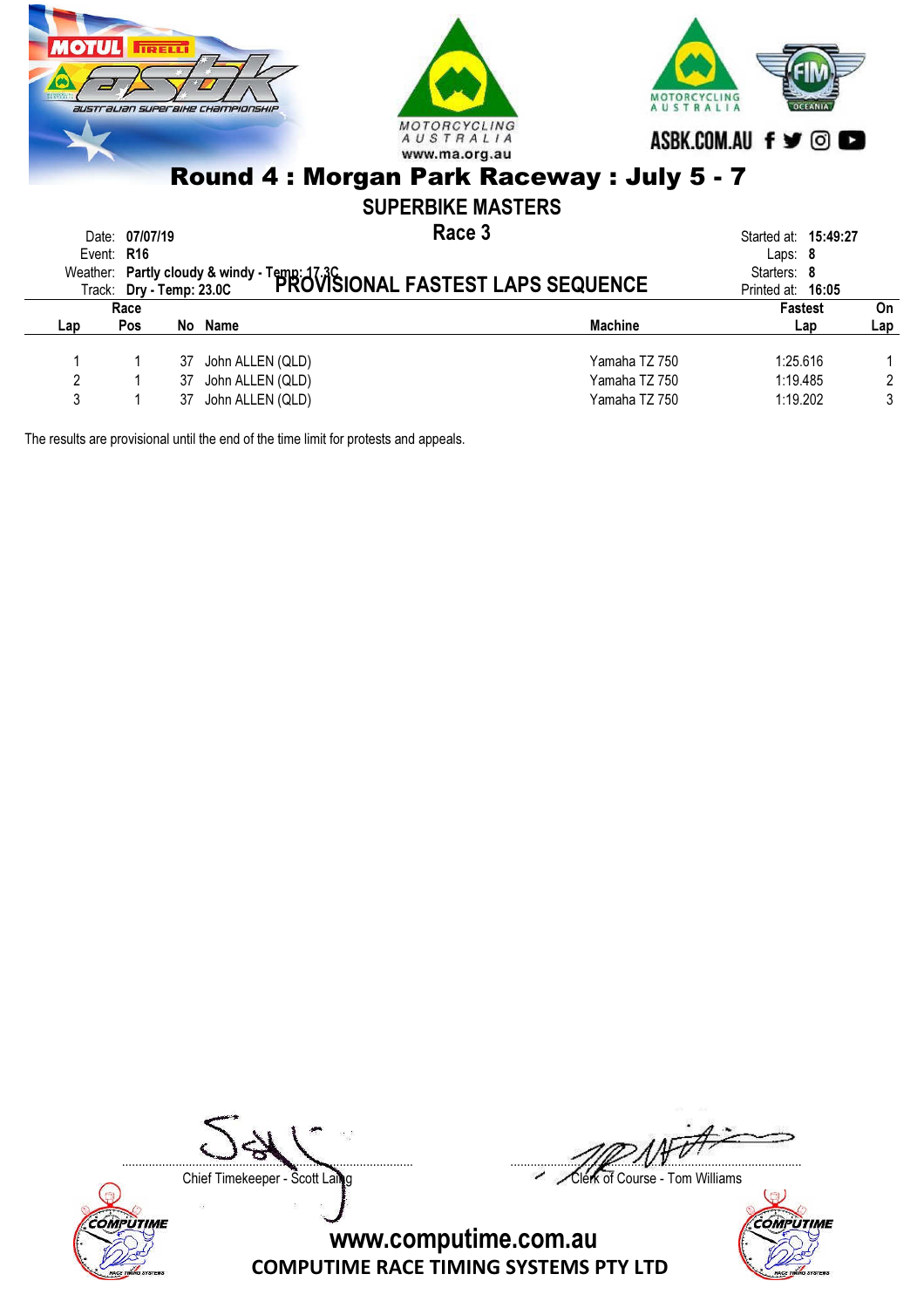|            | Date: 07/07/19                               |    |                 |     |    | Race 3                       |     | Started at: 15:49:27 |  |
|------------|----------------------------------------------|----|-----------------|-----|----|------------------------------|-----|----------------------|--|
| Event: R16 |                                              |    |                 |     |    |                              |     | Laps: $8$            |  |
|            | Weather: Partly cloudy & windy - Temp: 17.3C |    |                 |     |    |                              |     | Starters: 8          |  |
|            | Track: Dry - Temp: 23.0C                     |    |                 |     |    | <b>PROVISIONAL LAP SHEET</b> |     | Printed at: 16:05    |  |
| Lap Time   | Gap                                          | No | <b>Lap Time</b> | Gap | No | Lap Time                     | Gap |                      |  |

MO<sub>7</sub>

Round 4 : Morgan Park Raceway : July 5 - 7

AUSTRALIA www.ma.org.au

LING

SUPERBIKE MASTERS Race 3

| No  | Lap Time         | Gap     | No          | Lap Time         | Gap    | No  | Lap Time         | Gap     |  |
|-----|------------------|---------|-------------|------------------|--------|-----|------------------|---------|--|
|     |                  |         |             | Lap 4            |        | 89  | 1:21.977         | 9.444   |  |
|     | Lap 1            |         | 37          | 1:19.739         |        | 36  | 1:23.610         | 20.285  |  |
| 37  | 1:25.616         |         | 89          | 1:20.389         | 5.855  | 76  | 1:26.142         | 42.507  |  |
| 36  | 1:26.552         | .936    | 36          | 1:22.987         | 11.823 | 888 | 1:26.057         | 42.672  |  |
| 89  | 1:26.776         | 1.160   | 76          | 1:25.816         | 24.464 | 134 | 1:27.528         | 54.261  |  |
| 76  | 1:30.303         | 4.687   | 888         | 1:26.372         | 25.484 | 612 | 1:31.384         | 1:05.97 |  |
| 888 | 1:31.092         | 5.476   | 134         | 1:27.684         | 32.087 | 816 | 1:46.060         | 1 lap   |  |
| 612 | 1:33.305         | 7.689   | 612         | 1:28.635         | 36.332 |     |                  |         |  |
| 134 | 1:33.426         | 7.810   |             |                  |        |     | Lap <sub>8</sub> |         |  |
| 816 | 1:50.280         | 24.664  |             | Lap <sub>5</sub> |        | 37  | 1:21.523         |         |  |
|     |                  |         | 37          | 1:20.345         |        | 89  | 1:23.263         | 11.184  |  |
|     | Lap <sub>2</sub> |         | 89          | 1:21.529         | 7.039  | 36  | 1:26.047         | 24.809  |  |
| 37  | 1:19.485         |         | 36          | 1:23.813         | 15.291 | 888 | 1:25.658         | 46.807  |  |
| 89  | 1:21.679         | 3.354   | $\hat{8}16$ | 1:48.518         | 1 lap  | 76  | 1:27.951         | 48.935  |  |
| 36  | 1:23.185         | 4.636   | 76          | 1:26.106         | 30.225 | 134 | 1:27.968         | 1:00.70 |  |
| 76  | 1:26.133         | 11.335  | 888         | 1:26.379         | 31.518 | 612 | 1:29.946         | 1:14.40 |  |
| 888 | 1:25.950         | 11.941  | 134         | 1:28.204         | 39.946 | 816 | 1:43.903         | 1 lap   |  |
| 134 | 1:27.779         | 16.104  | 612         | 1:30.125         | 46.112 |     |                  |         |  |
| 612 | 1:28.636         | 16.840  |             |                  |        |     |                  |         |  |
| 816 | 1:45.870         | 51.049  |             | Lap <sub>6</sub> |        |     |                  |         |  |
|     |                  |         | 37          | 1:20.886         |        |     |                  |         |  |
|     | Lap <sub>3</sub> |         | 89          | 1:22.082         | 8.235  |     |                  |         |  |
| 37  | 1:19.202         |         | 36          | 1:23.038         | 17.443 |     |                  |         |  |
| 89  | 1:21.053         | 5.205   | 76          | 1:27.794         | 37.133 |     |                  |         |  |
| 36  | 1:23.141         | 8.575   | 888         | 1:26.751         | 37.383 |     |                  |         |  |
| 76  | 1:26.254         | 18.387  | 134         | 1:28.441         | 47.501 |     |                  |         |  |
| 888 | 1:26.112         | 18.851  | 816         | 1:46.940         | 1 lap  |     |                  |         |  |
| 134 | 1:27.240         | 24.142  | 612         | 1:30.135         | 55.361 |     |                  |         |  |
| 612 | 1:29.798         | 27.436  |             |                  |        |     |                  |         |  |
| 816 | 1:47.212         | 1:19.05 |             | Lap <sub>7</sub> |        |     |                  |         |  |
|     |                  |         | 37          | 1:20.768         |        |     |                  |         |  |

The results are provisional until the end of the time limit for protests and appeals.

....................................................................................... .......................................................................................

MOTORCYCLING

ASBK.COM.AU f y © D

AUSTRAL

Chief Timekeeper - Scott Laing Chief Timekeeper - Scott Laing



COMPUTIME RACE TIMING SYSTEMS PTY LTD www.computime.com.au

COMPUTIME

**IRELL** 

australian superaixe championski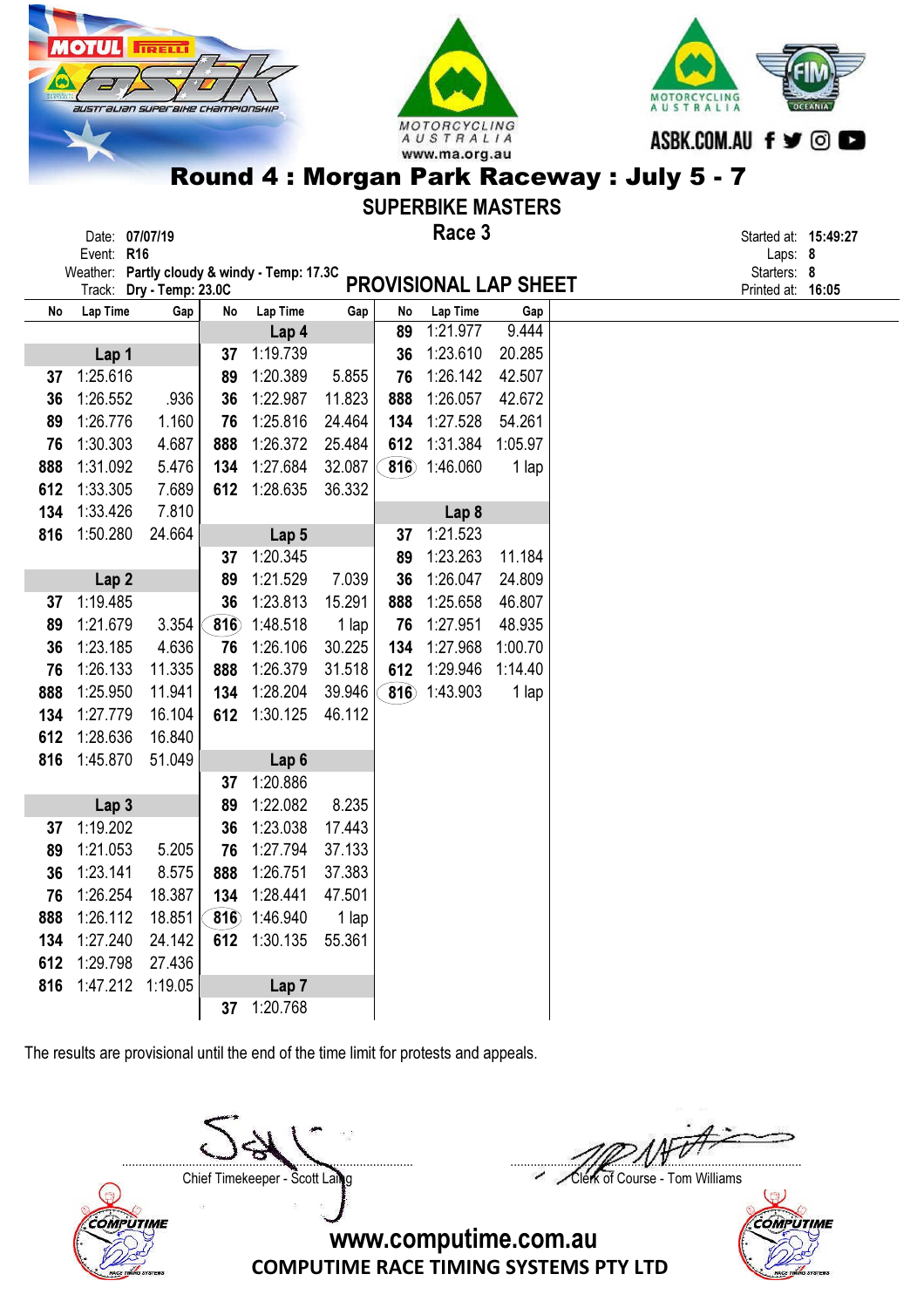

612 76 76 76 76 76 76 76 888 134 888 888 888 888 888 888 888 76 888 612 134 134 134 134 134 134 134 76 134 612 612 612 612 612 612 612

12 816 816 816 816 816 816 816

The results are provisional until the end of the time limit for protests and appeals.



Chief Timekeeper - Scott Laing Chief Timekeeper - Scott Laing





816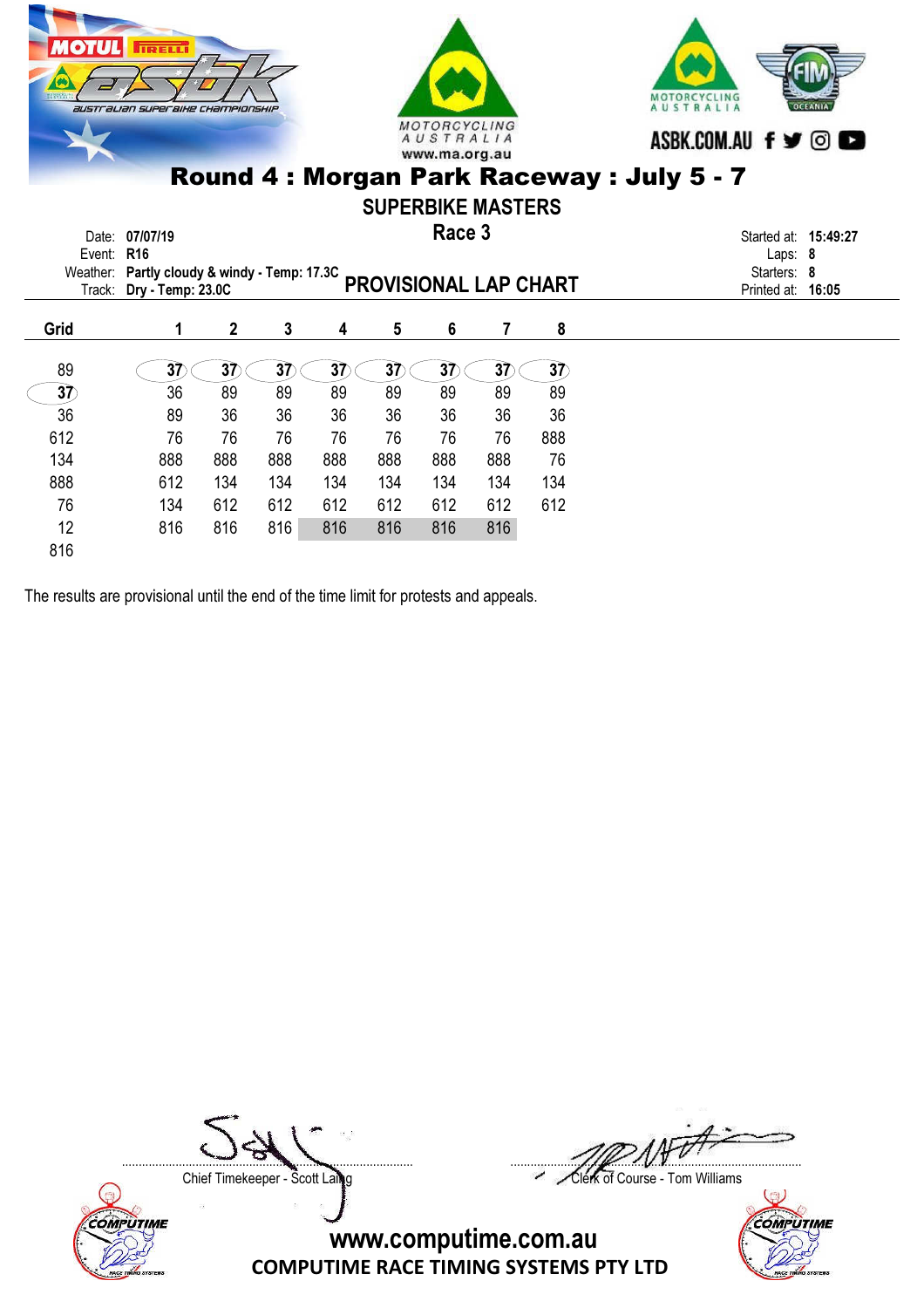





### SUPERBIKE MASTERS

Race 3 Date: 07/07/19 **Started at: 15:49:27 Race 3 Started at: 15:49:27** 

|     | Event: R16<br>Laps: $8$                                                                                           |        |            |        |            |        |                      |             |          |  |
|-----|-------------------------------------------------------------------------------------------------------------------|--------|------------|--------|------------|--------|----------------------|-------------|----------|--|
|     | Weather:                                                                                                          |        |            |        |            |        |                      | Starters: 8 |          |  |
|     | Partly cloudy & windy - Temp: 17.3C<br>Dr. Tamp: 23.0C PROVISIONAL BEST PARTIAL TIMES<br>Track: Dry - Temp: 23.0C |        |            |        |            |        | Printed at:<br>16:05 |             |          |  |
|     | Split 1                                                                                                           |        | Split 2    |        | Split 3    |        | <b>LAP</b>           |             |          |  |
| Pos | Name                                                                                                              | Time   | Name       | Time   | Name       | Time   | Name                 | Ideal       | Fastest  |  |
|     | 1 J. ALLEN                                                                                                        | 27.921 | A. PICKETT | 26.987 | J. ALLEN   | 24.212 | <b>J. ALLEN</b>      | 1:19.178    | 1:19.202 |  |
|     |                                                                                                                   |        |            |        |            |        |                      |             |          |  |
|     | 2 A. PICKETT                                                                                                      | 28.194 | J. ALLEN   | 27.045 | A. PICKETT | 25.132 | A. PICKETT           | 1:20.313    | 1:20.389 |  |
|     | 3 M. CLARK                                                                                                        | 29.314 | M. CLARK   | 27.307 | M. CLARK   | 25.708 | <b>M. CLARK</b>      | 1:22.329    | 1:22.987 |  |
|     | 4 M. McVEIGH                                                                                                      | 30.217 | S. WEBSTER | 28.472 | S. WEBSTER | 26.387 | <b>S. WEBSTER</b>    | 1:25.098    | 1:25.816 |  |
|     | 5 S. WEBSTER                                                                                                      | 30.239 | M. McVEIGH | 28.618 | M. McVEIGH | 26.510 | <b>M. McVEIGH</b>    | 1:25.345    | 1:25.658 |  |
| 6.  | M. RODDA                                                                                                          | 30.479 | M. RODDA   | 29.268 | M. RODDA   | 27.109 | <b>M. RODDA</b>      | 1:26.856    | 1:27.240 |  |
|     | 7 G. JAMES                                                                                                        | 31.225 | G. JAMES   | 29.443 | G. JAMES   | 27.289 | <b>G. JAMES</b>      | 1:27.957    | 1:28.635 |  |
| 8.  | D. LARK                                                                                                           | 37.338 | D. LARK    | 34.122 | D. LARK    | 32.443 | <b>D. LARK</b>       | 1:43.903    | 1:43.903 |  |

The results are provisional until the end of the time limit for protests and appeals.





....................................................................................... .......................................................................................

Chief Timekeeper - Scott Laing Chief Timekeeper - Scott Laing

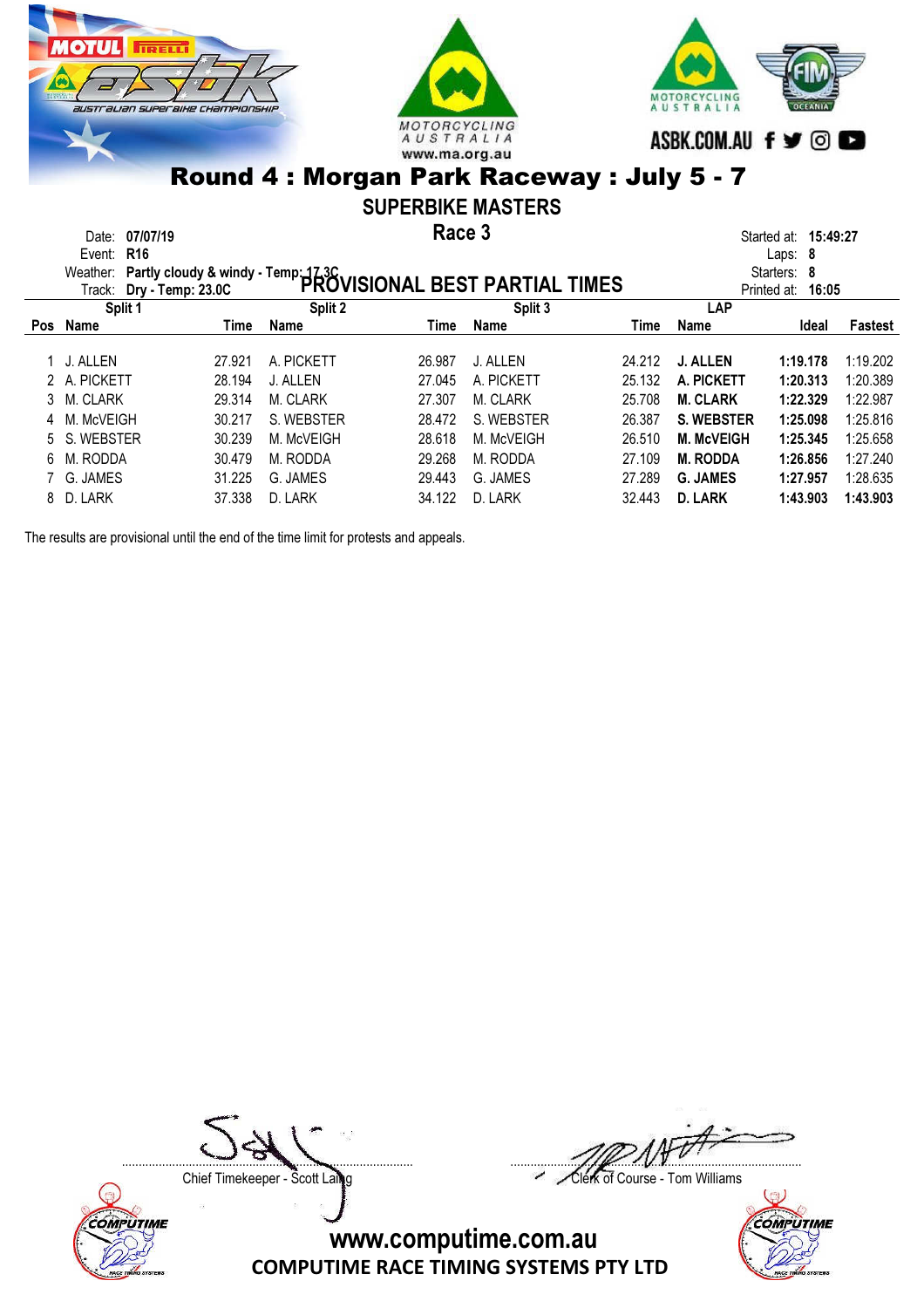





SUPERBIKE MASTERS PROVISIONAL ROUND POINTS

SUPERBIKE MASTERS

|     |     |                       | Rnd 1  | Rnd 1  | Rnd 1  |       |
|-----|-----|-----------------------|--------|--------|--------|-------|
| Pos | No  | <b>Name</b>           | Race 1 | Race 2 | Race 3 | Total |
|     |     |                       |        |        |        |       |
|     | 37  | John ALLEN            | 25     | 25     | 25     | 75    |
| 2   | 89  | Alexander PICKETT     | 20     | 20     | 20     | 60    |
| 3   | 36  | Murray CLARK          | 18     | 18     | 18     | 54    |
| 4   | 888 | Mark McVEIGH          | 17     | 17     | 17     | 51    |
| 5   | 76  | <b>Scott WEBSTER</b>  | 16     | 16     | 16     | 48    |
| 6   | 134 | Mark RODDA            | 15     | 14     | 15     | 44    |
|     | 612 | Gregory JAMES         |        | 15     | 14     | 29    |
| 8   | 816 | Darren LARK           | 13     |        | 13     | 26    |
| 9   | 12  | <b>Richard EASTON</b> | 14     |        |        | 14    |



....................................................................................... .......................................................................................

Chief Timekeeper - Scott Laing Chief Timekeeper - Scott Laing

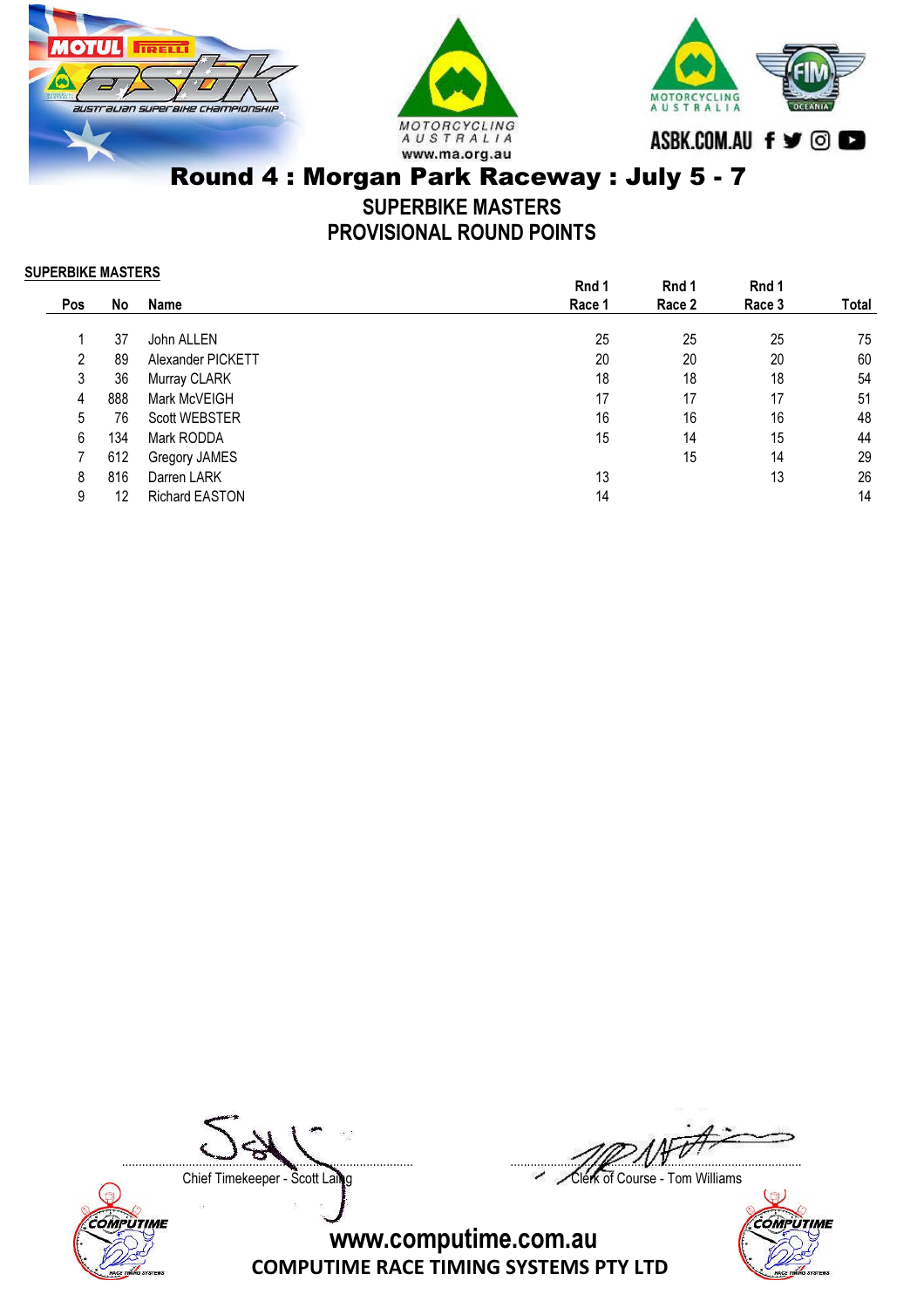





SUPERBIKE MASTERS PROVISIONAL SERIES POINTS

SUPERBIKE MASTERS

|     |                       | Rnd 1  | Rnd 1  | Rnd 1  |       |
|-----|-----------------------|--------|--------|--------|-------|
| No  | <b>Name</b>           | Race 1 | Race 2 | Race 3 | Total |
|     |                       |        |        |        |       |
| 37  | John ALLEN            | 25     | 25     | 25     | 75    |
| 89  | Alexander PICKETT     | 20     | 20     | 20     | 60    |
| 36  | Murray CLARK          | 18     | 18     | 18     | 54    |
| 888 | Mark McVEIGH          | 17     | 17     | 17     | 51    |
| 76  | <b>Scott WEBSTER</b>  | 16     | 16     | 16     | 48    |
| 134 | Mark RODDA            | 15     | 14     | 15     | 44    |
| 612 | Gregory JAMES         |        | 15     | 14     | 29    |
| 816 | Darren LARK           | 13     |        | 13     | 26    |
| 12  | <b>Richard EASTON</b> | 14     |        |        | 14    |
|     |                       |        |        |        |       |



....................................................................................... .......................................................................................

Chief Timekeeper - Scott Laing Chief Timekeeper - Scott Laing